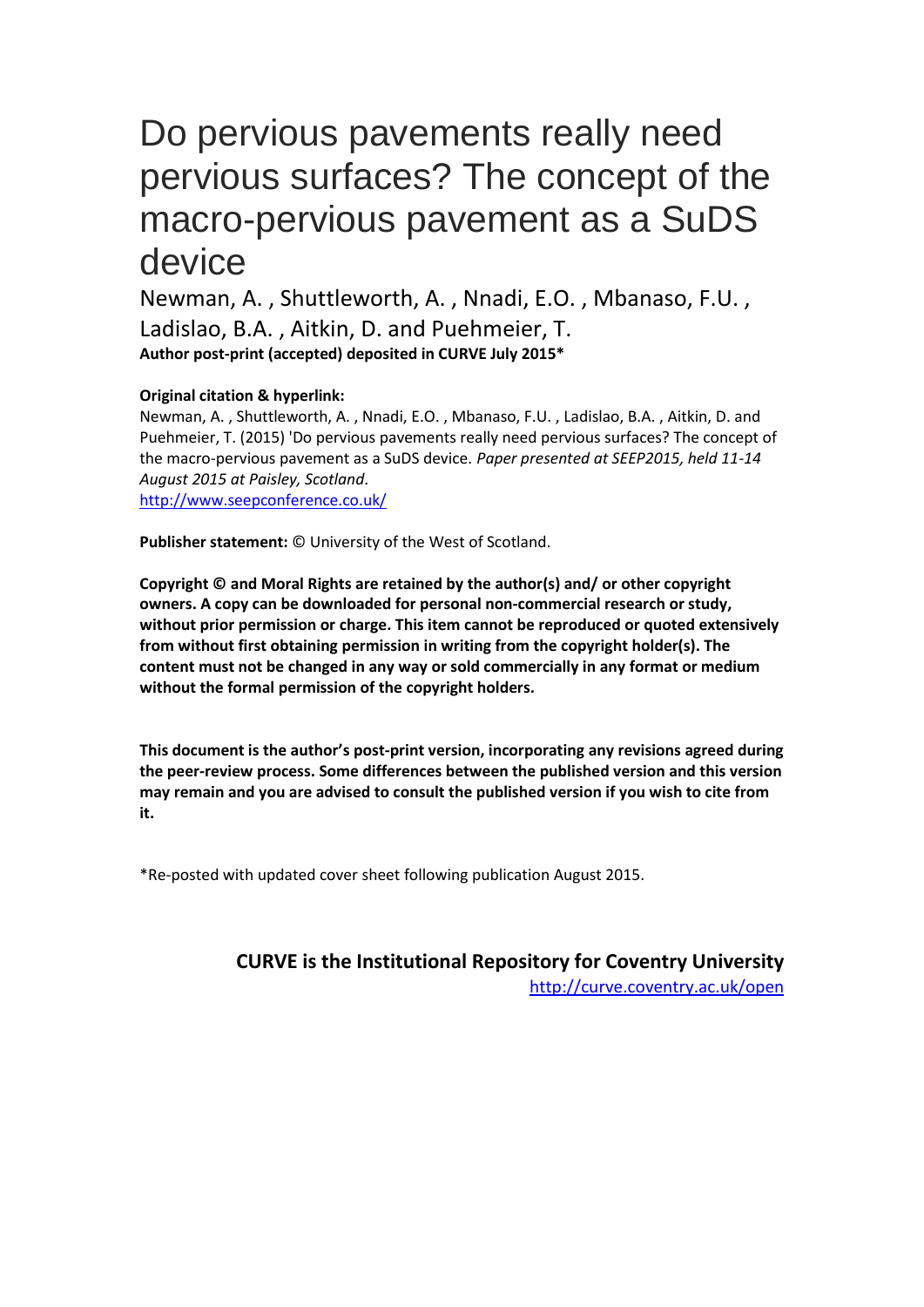# **Do Pervious Pavements Really Need Pervious Surfaces? The Concept of the Macro-pervious Pavement as a SuDS Device**

# **Alan P. Newman<sup>1</sup> , Andy Shuttleworth<sup>2</sup> , Ernest O. Nnadi<sup>3</sup> , Fredrick U. Mbanaso<sup>3</sup> , Blanca Antizar Ladislao<sup>4</sup> , Douglas Aitkin<sup>4</sup> and Tim Puehmeier<sup>3</sup>**

 $1$  Coventry University, Low Impact Buildings Research Centre

<sup>2</sup> SEL Environmental Ltd, Bury

<sup>3</sup> Coventry University, SUDS Applied Research Group

<sup>4</sup>University of Edinburgh, School of Engineering

E-mails: apx097@coventry.ac.uk (A.P.Newman); a.shuttleworth@selenvironmental.com (A.Suttleworth); dr.nnadi@gmail.com (E.O.Nnadi); ab0312@coventry.ac.uk (F.U.Mbanaso); contact@puehmeier.de (T.Puehmeier); b\_antizar@hotmail.con (B.Antizar-Ladislao); dougaitken@gmail.com (D.Aitken).

#### **Abstract**

Pervious pavements, as part of sustainable drainage systems, have a long history but there is some resistance to their use based on worries over pavement life and difficulties associated with clogging. Whilst stormwater run-off rates and volume controls that arise from a pervious pavement certainly do not require a pervious surface (*i.e*., the storage and infiltration of water could be equally well achieved no matter how the water is directed underground), it is the water quality issues dependent on the filtration through the pervious surface which are receiving more attention. The purpose of this study is to illustrate that this is not the case and that a pavement with a sub-surface storage and treatment zone can operate effectively when water is directed underground by suitably designed, discrete, infiltration points. These infiltration points serve to trap the majority of pollutants in the upstream part of the treatment train where they can be dealt with via a simple maintenance schedule. In particular this study reports up to date results from an on-going study on a macro-pervious pavement in Scotland and on studies on systems which utilise oil separators installed either to take stormwater from individual gulley pots, or within channel drains, serving a pervious sub-base.

*Keywords*; Sustainable drainage systems, pervious pavements, hydrocarbons

#### **1. INTRODUCTION**

Pervious pavement systems are well established devices which can form part of a sustainable drainage system (SuDS) and their use is particularly well established in Scotland. Forming a subset of pervious pavement systems (PPSs), a newer approach is an alternative device, which has been described as a "macropervious pavement" system (MPPS) and which directs stormwater underground through a system of widely distributed, but distinct, infiltration points [1].This allows the use of traditional impervious

surfacing. The design of a MPPS should provide a treatment process that removes stormwater pollutants and should detain the bulk of these pollutants in a position where they can be easily removed. A good example of the advantage that could be provided by such a system is illustrated by the results reported previously [2], relating to the performance of traditional pervious pavements, which showed that when stressed with a major oil loss equivalent to a total sump failure or a significant fuel leak the PPS will release unacceptable concentrations of hydrocarbons, including free phase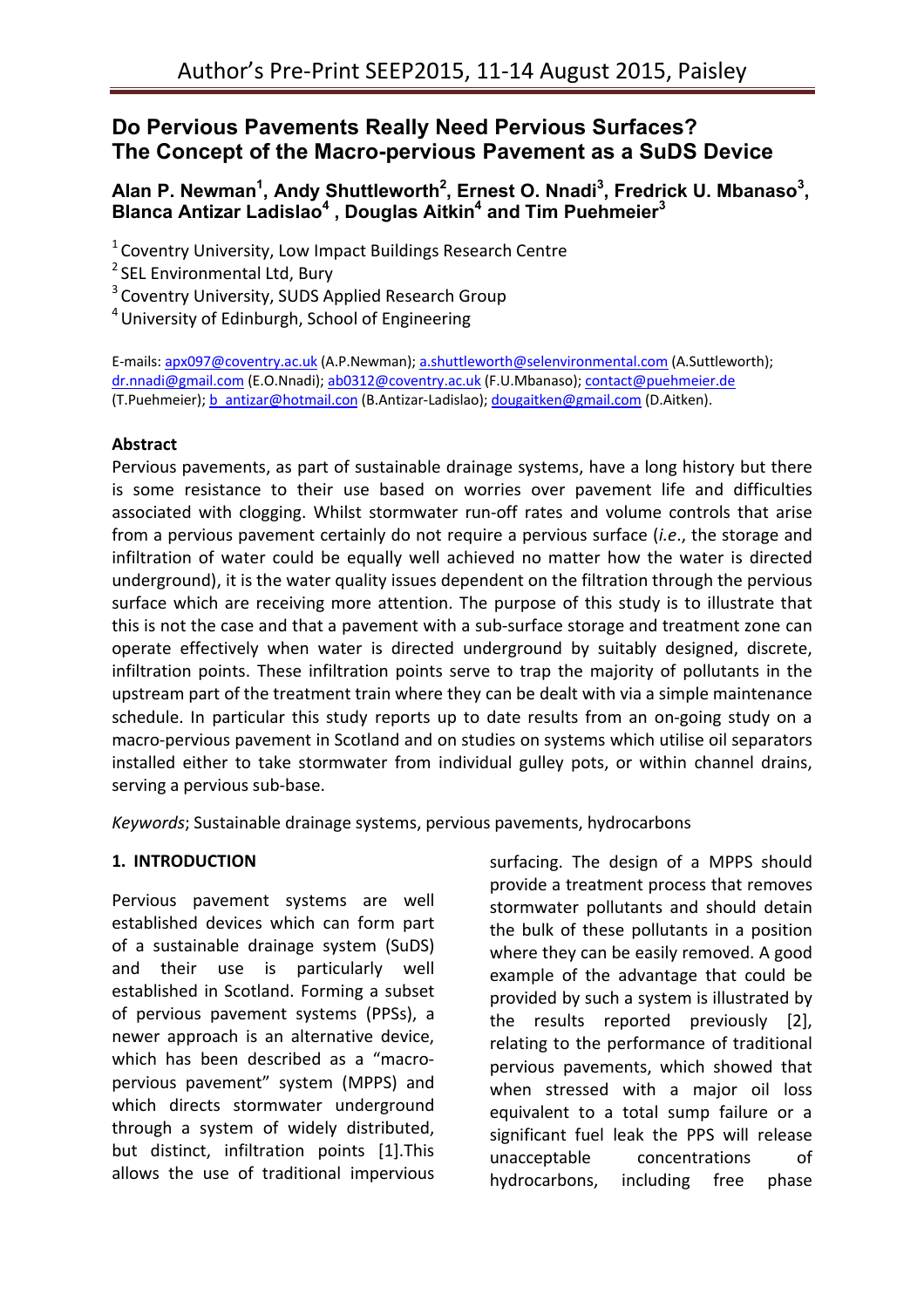hydrocarbons. Even if the PPS is equipped with an oil sorptive geotextile between the laying course and the storage layer the extra protection provided by that element will eventually be overcome. Once the pollutant has moved underground there is little to be done to prevent the continuing, ongoing losses of hydrocarbons in the effluent other than excavating the contaminated material which by that time may have spread to cover a significant area below the pervious surface. The question arises then as to whether there is another means of directing water below ground which allows the retention of day to day inputs of automobile derived pollutants, at least as well as can be achieved in a pervious pavement, whilst providing a barrier to a large spillage of free phase oil providing an opportunity to recover it, before entering the storage layer where it would be difficult to recover. Two alternative methods to achieve this are considered here. The first is a combination of a traditional gully pot and a miniaturised gravity separator constructed below the wearing course. Figure 1 provides a schematic diagram.



Figure 1: Schematic Section Through Typical Gully Pot and Miniaturised Gravity Separator System

The second option is the channel drain separator developed as part of a Knowledge Transfer Partnership between

Coventry University and SEL Environmental Ltd. of Bury, Lancashire [4].

Figure 2 illustrates a schematic of one form of this type of installation and Figure 3 provides an indication of how the gravity separation system operates. Both of the systems studied here usually also include a chamber containing a floating polyolefin geotextile to provide a sorptive barrier to any floating oil sheen and a surface upon which biodegradation can take place [3].

This paper shows that both the channel drain and the gravity separator/gulley pot combination can provide, on their own accounts, a very high proportion of oil separation and retention when applied in large quantities and when stressed with significant storm events.



Biomat and attenuation storage

Figure 2: Schematic Section Through Channel based MPPS



to Channels Through Pipe

Figure 3: Schematic Representation of Active Part of Channel Separator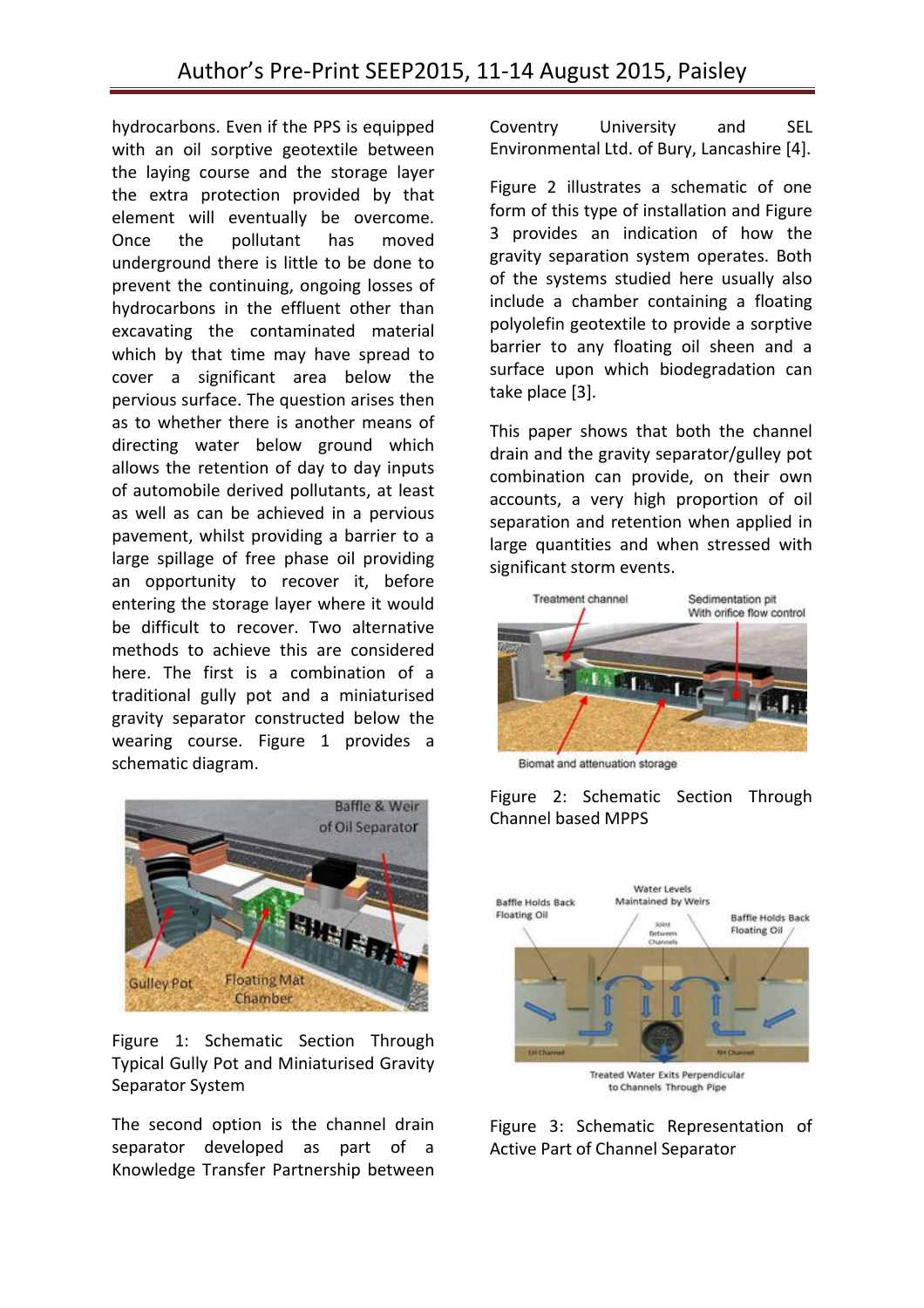However these devices would not normally be expected to be used as sole collectors. Rather relatively numerous installations (so as to limit the individual catchment areas and flow velocity at each individual infiltration point) would be used to provide upstream protection to other SuDS devices and, notably, both are well capable of being incorporated into a subsurface storage layer to form a "macropervious pavement". They have also been applied to protect sand filters.

This paper reports three separate studies. The first two are previously unpublished experiments, available only in internal reports, demonstrating the efficacy, with respect to hydrocarbon retention, of the channel drain based and gulley pot based initial pollutant collectors (in isolation). The experiment using the channel drain device simulates the loss of a full sump of oil on the equivalent area of a single car parking space  $(11.5 \text{ m}^2)$  onto a wet surface, followed by a rainstorm after the oil had time to run into the initial collector. The second experiment illustrates the gulley pot device tested to simulate the more challenging situation when the oil is lost during the rain event and arrives at the collector already intimately mixed with water. The final study reported here is an extension, by four years, of an investigation previously reported [1], into the quality of water from a channel drain based macropervious pavement.

# **2. MATERIALS AND METHODS**

#### **2.1. Performance of the Channel Drain Based Device**

Apart from a shorter run time the method used in this study was identical to the method previously reported for the investigation of the performance of a similar device based on a concrete kerb

drain [3]. Although this device was found to perform well with respect to oil retention, problems in maintaining the integrity of the water seal lead to the development of the device tested here [4]. In summary, 2.9 litres of unused engine oil (Castrol GTX) were applied to a wet concrete surface and allowed to run into the device.

A simulated rain event of 13 mm per hour was applied over 3 hours to the concrete surface, with grab samples collected from the device outlet at intervals. Analysis of petroleum hydrocarbons was carried out using a Horiba model OMCA-310 oil analyser using the manufacturer's specified method. The simulated rain event was applied as a combination of sheet flow and direct rain from a rainfall simulator.

#### **2.2. Performance of the Gulley Pot/Miniature Separator**

The experimental protocol was designed to simulate worse credible pollution and rainfall events. The apparatus constructed for this trial comprised a full size miniature interceptor unit (1062 mm  $\times$ 708 mm  $\times$  300 mm, currently available under the trade name Gulleyceptor) which was installed in the laboratory simulating the conditions as installed in the field. The system tested did not include the floating mat inserts so as to represent the performance of the device itself. The system under test was receiving a stormwater/oil mixture from a separate mixing chamber (725 mm  $\times$  360 mm  $\times$  450 mm) discharging directly into the standard road gully of the unit. The experimental set up is shown schematically in Figure 4.

During the experiment the system fed by pump with a constant water flow of 3.0 l/s. The flow was set and monitored using a flow meter (Danfoss MAG 3000,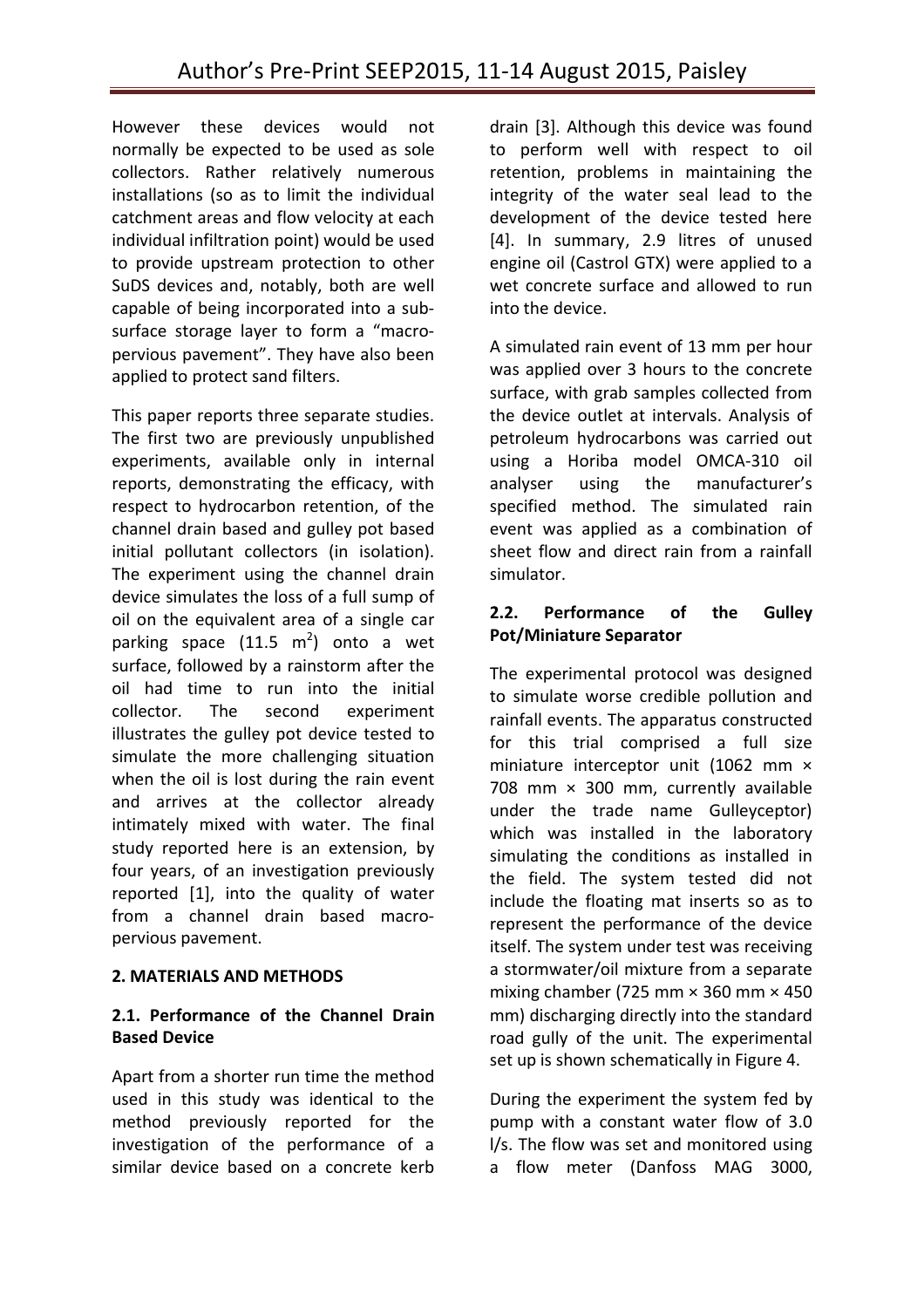Denham Bucks), which was installed in the feeder pipe work. The entire oil retention performance test was conducted over a period of 20 minutes. The test oil used was Castrol GTX, added at a rate of 5 ml per litre of feed water. The simulated stormwater was then transferred to the separation unit and then discharged over a weir to the outlet.

The samples were taken directly from the effluent pipe through a proprietary sampling point. The samples were taken into amber glass bottles at one minute intervals during the last five minutes of the test. The sampling was started at exactly 15 minutes after the experiment started (minutes 16 to 20). The samples were transported to the laboratory on the following day and analysed for total petroleum hydrocarbons (TPH) by gas chromatography using a flame ionisation detector.



Figure 4: Section Through Gully Pot and Miniaturised Separator Test Apparatus.

#### **2.3. Ongoing Investigation into the Performance of a Live Macro-Pervious Pavement.**

This is an extension of the previously reported field study at Perth Prison in central Scotland and the details of the study site and sampling regime are described in detail elsewhere [1]. The following is a brief description to aid understanding of the data. The car park was constructed in 2008 and consisted of 3 sub-catchments (two of around 1,350  $m<sup>2</sup>$  and one of 300  $m<sup>2</sup>$ ). The extended

study was applied only to the two larger sub-catchments.

The majority of the surface of the car park consists of impervious asphalt with surface water collected by linear shallow gravity separator units discharging into a secondary pollution attenuation system below the pavement. It then flows into the crushed limestone subbase which drains towards separate flow control chambers in each of the sub-catchments to allow flow control through an orifice plate at each outlet. These provide convenient sampling points. Twelve months after the car park was completed a sampling regime was instigated in which grab samples were collected from each of the flow control chambers. Samples were initially collected from April 2011 to September 2012 and then, following consideration of the data, sampling was recommenced in 2014 and continues.

# *Physical and Chemical Analysis*

Characterisation of samples included: suspended solids (TSS), heavy metals (lead, zinc, chromium, nickel, cadmium and copper), organic pollutants, total petroleum hydrocarbons (TPH), benzene, toluene, ethyl benzene, xylenes (collectively BTEX), methyl tertiary butyl ether (MTBE) and nutrients (total oxidised nitrogen, ammonium and total phosphorus). For brevity each quality parameter is described in the results section by the maximum concentrations from either of the two sub-catchments over all sampling events for which data is available. The exception is for two parameters which gave an outlying maximum where the next highest value is also presented in brackets. Data is presented separately for sampling during 2011/12 and 2014/15 and, as abovementioned, sampling continues at this time. This paper presents data up to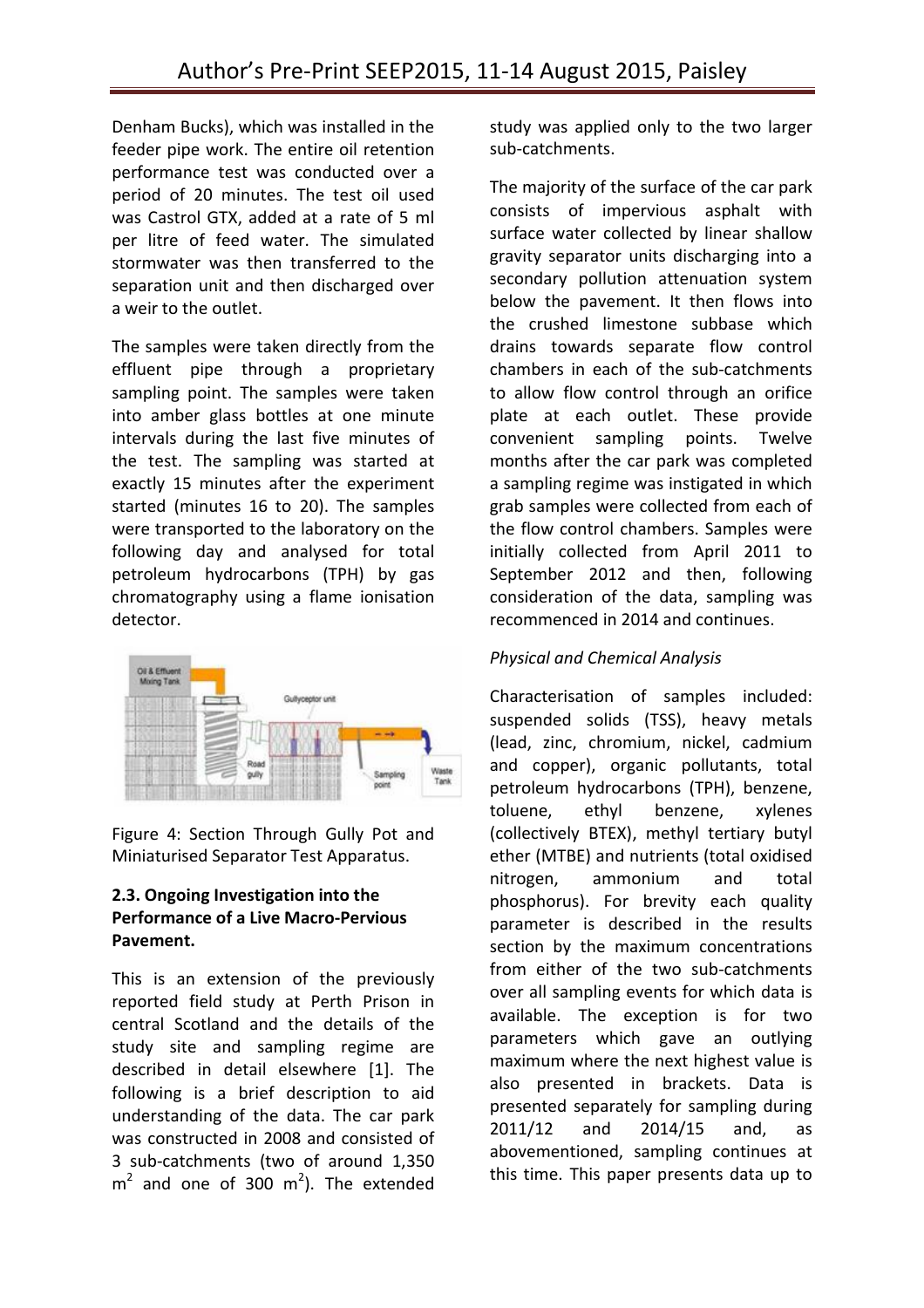April 2015 and considers the data from the point of view of discharge to the adjacent watercourse.

#### **3. RESULTS AND DISCUSSION**

#### **3.1. Initial Collection Devices**

Table 1 shows the results of the experiment performed on the channel drain device which was designed to illustrate its performance following a spillage to a wet surface followed by a subsequent storm event. It can be seen that under the experimental conditions used the channel collector provides good oil retention even if used in isolation.

Table 2 presents results for the gulley pot/miniature separator test and it is clear that this too provides very good performance. Since the oil was, in this case, intimately pre-mixed with water the performance would not be expected to be as good as the previous experiment but if this were to be used with the additional treatment capabilities discussed below it can be expected that the output from a pavement system equipped with this means of getting the water below ground would produce acceptable effluent quality with respect to hydrocarbons even in the event of a major spillage.

Table 1: Test Results Channel Drain Separator.

| <b>Minutes from</b><br><b>Start of Test</b> | Conc. of Hydrocarbon in Effluent<br>(mg/l) |
|---------------------------------------------|--------------------------------------------|
| 16                                          | 20.1                                       |
| 17                                          | 10.1                                       |
| 18                                          | 4.4                                        |
| 19                                          | 19.5                                       |
| 20                                          | 7.0                                        |
| Feed                                        |                                            |
| Concentration                               | 4265                                       |

Table 2: Test Results Gulley Pot System.

# **3.2. Ongoing Performance of a Live Macro-Pervious Pavement Parking Lot**

Table 3 reports the data obtained at this site from samples collected from the collector channels [1], and is reproduced here (open access source) to illustrate the fact that the system was subject to significant contamination from automotive sourced pollutants. Notable is the presence of BTEX compounds at high concentrations, presumably originating from gasoline. Table 4 presents the data for the two phases of study at the Perth Prison site. The BTEX compounds (data not shown) were always below the limits of detection which were themselves below or equal to the lowest of the available drinking water standards and thus were considered not to be a problem from the effluent discharge point of view.

Table 3: Pollutants Trapped in Macro Pervious Pavement; Samples of Retained Silt in Channels. n= 8 samples [1].

| Sample<br>Event | Time since oil<br>application (mins) | Conc. of Hydrocarbon<br>mg/l | <b>Pollutant</b>                                     | <b>Units</b> | Mean | Max   |
|-----------------|--------------------------------------|------------------------------|------------------------------------------------------|--------------|------|-------|
|                 | 0                                    | $0.0\,$                      | Pb                                                   | mg/kg        | 44   | 160   |
| 2               | 15                                   | 1.8                          | Zn                                                   | mg/kg        | 194  | 340   |
| 3               | 30                                   | 2.0                          | Cr                                                   | mg/kg        | 25   | 61    |
| 4               | 45                                   | 3.2                          | Ni                                                   | mg/kg        | 26   | 77    |
| 5               | 60                                   | 2.4                          | Cd                                                   | mg/kg        | 18   | 72    |
| 6               | 75                                   | 2.6                          | Cu                                                   | mg/kg        | 43   | 160   |
| 7               | 90                                   | 1.9                          | Benzene                                              | $\mu$ g/kg   | $10$ | < 10  |
| 8               | 105                                  | 1.5                          | Toluene                                              | µg/kg        | 17   | 72    |
| 9               | 120                                  | 1.8                          | Ethyl Benzene                                        | µg/kg        | 1510 | 4200  |
| 10              | 135                                  | 2.1                          | <b>Total Xylenes</b>                                 | $\mu$ g/kg   | 66   | 201   |
| 11              | 150                                  | 1.6                          | <b>TPH</b>                                           | µg/kg        | 3500 | 13000 |
| 12              | 165                                  | 1.9                          | <b>MTBE</b>                                          | µg/kg        | < 80 | <80   |
| 13              | 180                                  | 1.7                          | Note: More detailed data available at reference [1]. |              |      |       |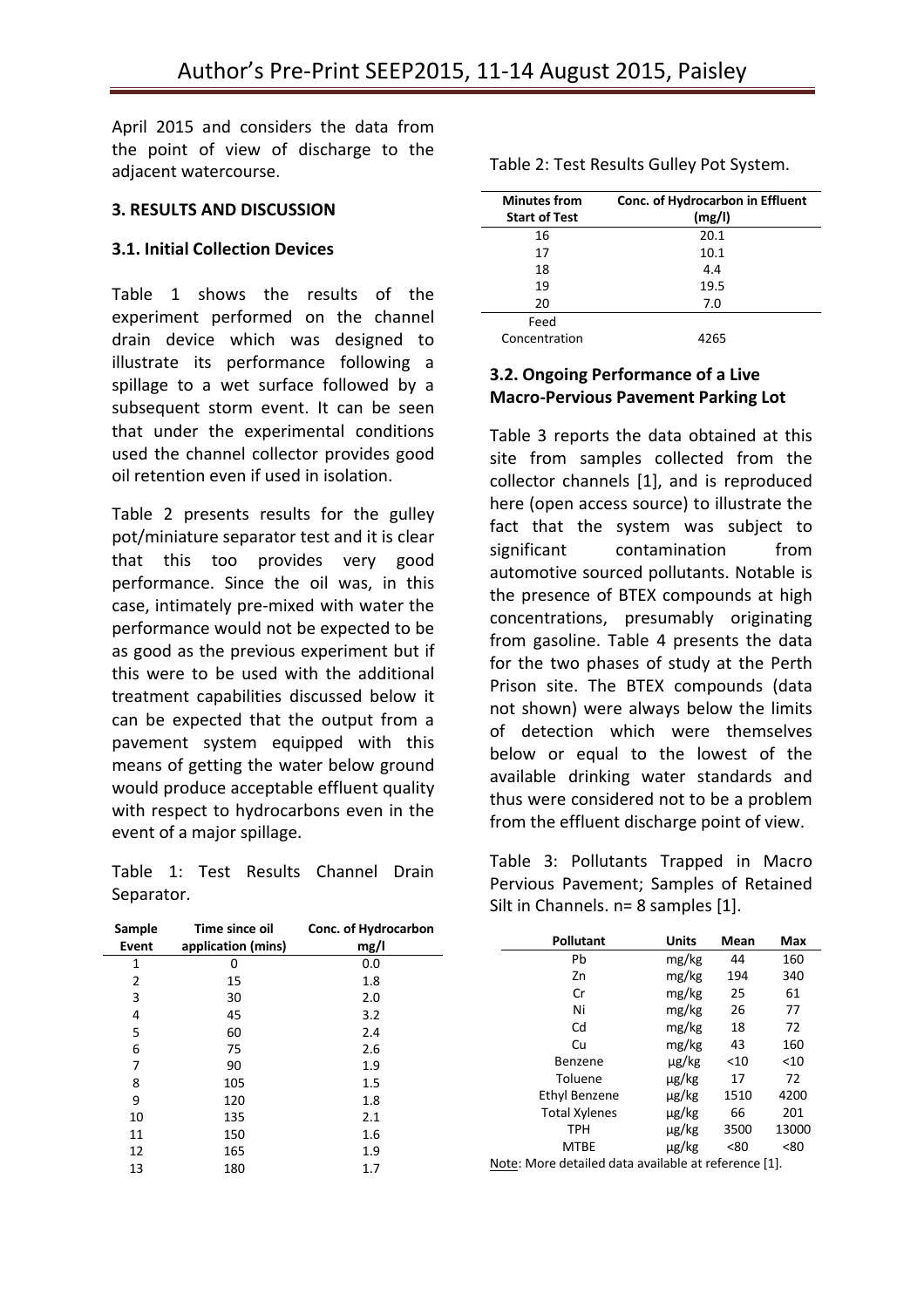Table 4: Maximum Recorded Concentrations in Effluent from Perth Prison Site.

|             |           | Maximum<br><b>Recorded</b><br>Concentration | Adopted       |                            |
|-------------|-----------|---------------------------------------------|---------------|----------------------------|
|             | Units     | 2011-<br>2012                               | 2014-<br>2015 | <b>Discharge</b><br>Limits |
| <b>TSS</b>  | mg/l      | 18                                          | 8             | 25 <sup>a</sup>            |
|             |           |                                             |               |                            |
| $NH_4-N$    | mg/l      | < 0.2                                       | 0.4           | 0.42                       |
| Tot. Ox.-N  | mg/l      | 1.3                                         | 29(1.1)       | na                         |
| Tot. P      | mg/l      | 13( <sub>0.4</sub> )                        | < 0.4         | 2.4                        |
| Pb          | $\mu$ g/l | 2.1                                         | $\leq$        | 144                        |
| Zn          | $\mu$ g/l | 280                                         | 72            | 1000                       |
| Cr          | $\mu$ g/l | 5.7                                         | 0.9           | 68                         |
| Ni          | $\mu$ g/l | 8.4                                         | 5.9           | 400                        |
| Cd          | $\mu$ g/l | 0.3                                         | < 0.2         | 1.8                        |
| Cu          | $\mu$ g/l | 56                                          | 26            | 200                        |
| <b>TPH</b>  | mg/l      | 0.35                                        | 0.19          | $5^b$                      |
| <b>MTBE</b> | $\mu$ g/l | $<$ 10                                      | $<$ 10        | 13 <sup>c</sup>            |

Note: For 8 sampling events 2011/12 and 7 events 2014/15. Figures in brackets are next highest values and are shown where single outlying events occured. See reference [1] for derivation of effluent limits except as follows:  $a^a$  Ref [5]; <sup>b</sup> Limit for class 1 petrol interceptor (Ref  $[6]$ );  $\textdegree$  State of California drinking water standard., na-not available.

The effluent pH range throughout the study was between 7.9 and 11.1, with an overall median of 9.4. This reflects the passage of the exiting water through an extensive bed of limestone which probably plays a significant role in the precipitation of both phosphorus and metals. Clearly the effluent continues to be of very good quality and it certainly compares well with the data presented for traditional pervious surfaced car parks which is summarised in the earlier paper [1]. The question arises then as to where the pollutant attenuation is taking place. Significant retention in the channel drain collectors can be implied from the data presented in Table 3 but these collectors are not intended as barriers to dissolved or finely dispersed pollutants. Fortunately there are several other mechanisms available in the MPPS, indeed the same ones as are available as a PPS, filtration, adsorption, chemical precipitation, biodegradation and volatilisation. Not reported here but published previously [1]

are the concentrations detected within the liquids in the channel drains during the 2011/12 survey. The values of total oxidised nitrogen were found to be much lower within the channels than was typically found in the effluents. This reflects the mineralisation of organic nitrogen within the system and indicates that aerobic conditions are maintained through to the outlet.

#### **4. CONCLUSION**

The answer to the question posed in the title to this paper is that there is clearly no absolute necessity to utilise a pervious surface to achieve the day to day pollution attenuation performance of a PPS. Furthermore a suitable means of directing the water underground can protect the sub-surface layers from large hydrocarbon spills in such a way that the separate phase can be recovered easily.

### **ACKNOWLEDGEMENTS**

The authors wish to thank Permavoid Ltd, SEL Environmental Ltd and the EPSRC who have funded various parts of this study. Thanks also to Paul Culleton of EPG Ltd for ongoing advice and assistance. Figures 1-3 are reproduced, with added labelling, with permission from SEL Environmental Ltd.

# **REFERENCES**

- [1] Newman A.P., Aitken D., and Antizar Ladislao B. (2013) Stormwater quality performance of a macropervious pavement car park installation equipped with channel drain based oil and silt retention devices. *Wat. Res.*, 47(20): 7327-7336 (Open Access).
- [2] Newman A. P., Puehmeier T., Kwok V., Lam M., Coupe S.J., Shuttleworth A. and Pratt C.J. (2004) Protecting Groundwater with Oil Retaining Pervious Pavements: Historical Perspectives, Limitations and Recent